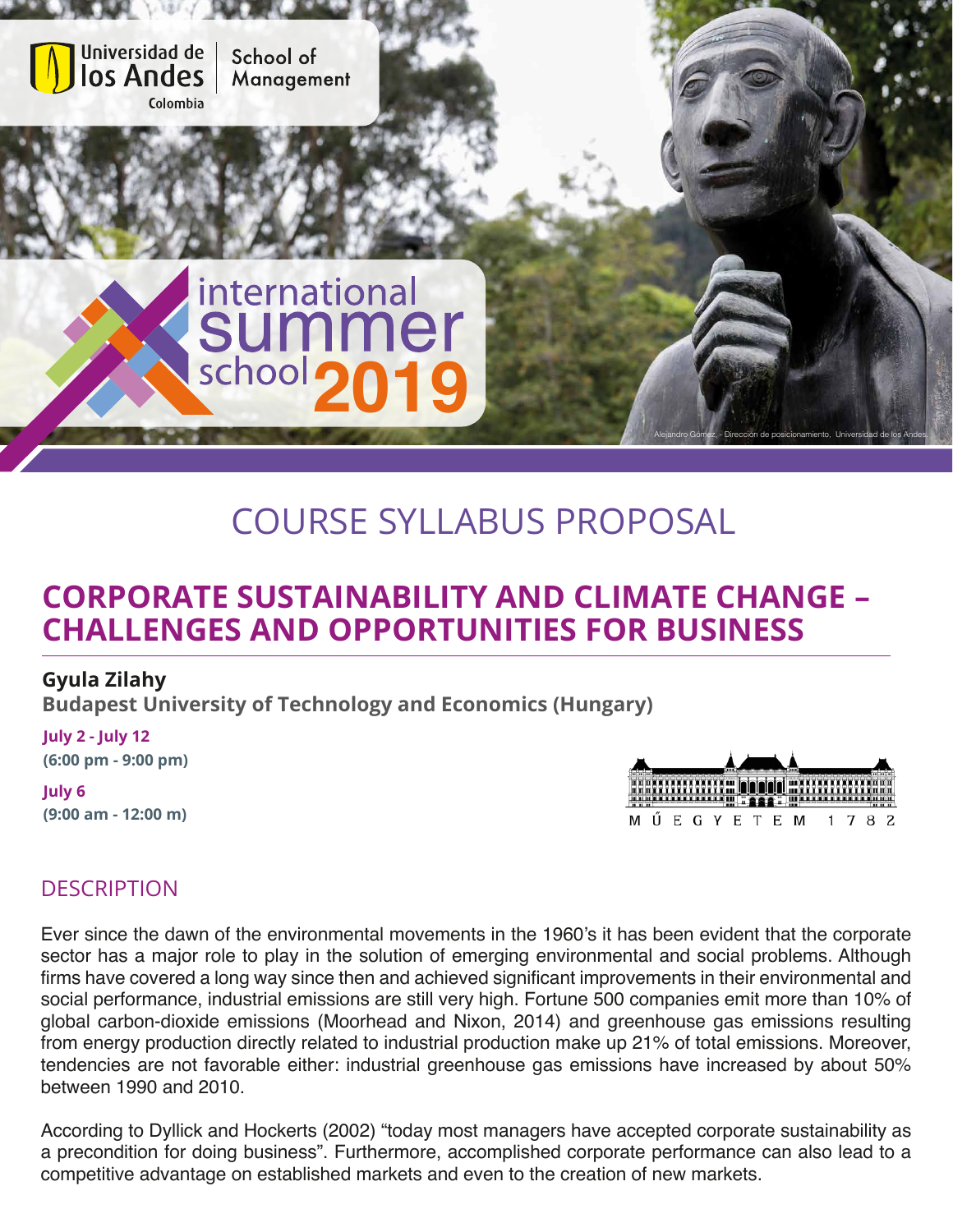

For these reasons, managers should be aware of the many facets of the sustainability-business domain. They should understand the factors behind the choice of a successful sustainability strategy and the environmental management tools available to them, as well as the evaluation methods in order to track performance improvements.

As being one of the most important global issues, climate change is one of the fields where stronger actions are required. As the Stern Report has stated it as early as in 2007, "if we don't act, the overall costs and risks of climate change will be equivalent to losing at least 5% of global GDP each year […] In contrast, the costs of action – reducing greenhouse gas emissions to avoid the worst impacts of climate change – can be limited to around 1% of global GDP each year" (Stern, 2007).

The struggle against climate change thus demands serious action from the representatives of all social groups, including the business sphere. Company executives should be aware of the interrelationships between their activities and the impact of these activities on the climate and other natural systems. They should make decisions fully informed about their potential consequences and they should use all necessary tools to reduce their impact throughout the whole life cycle of their products and services.

Taking these necessities into account, the proposed course will introduce students to the field of corporate sustainability management and the relationship between business and climate.

### **OBJECTIVES**

The course intends to provide an introduction to the business-sustainability domain by introducing relevant management theories and corresponding practical experiences. Course sessions will achieve two goals simultaneously: first, they will provide a detailed examination of the relationship between businesses and the different aspects of sustainable development and second, they will also introduce the underlying mechanisms of international climate change negotiations and their implications for business practice.

The course will take a systematic approach to corporate sustainability by first introducing relevant theories and then demonstrating those using concrete examples. An array of corporate management tools will be introduced during the course (e.g. sustainability indicators, carbon accounting and disclosure, environmental management systems etc.), which can be useful for course participants during their professional carrier.

Finally, the course intends to improve negotiation skills through a role play simulating international climate change negotiations. This exercise achieves its objectives by more active involvement of the participants and thus provides a deeper understanding of the most important features of the interaction between business and climate. Additionally, participants will learn about themselves and how they behave in situations under pressure, when decisions about complex issues have to be made quickly and in harmony with other team members.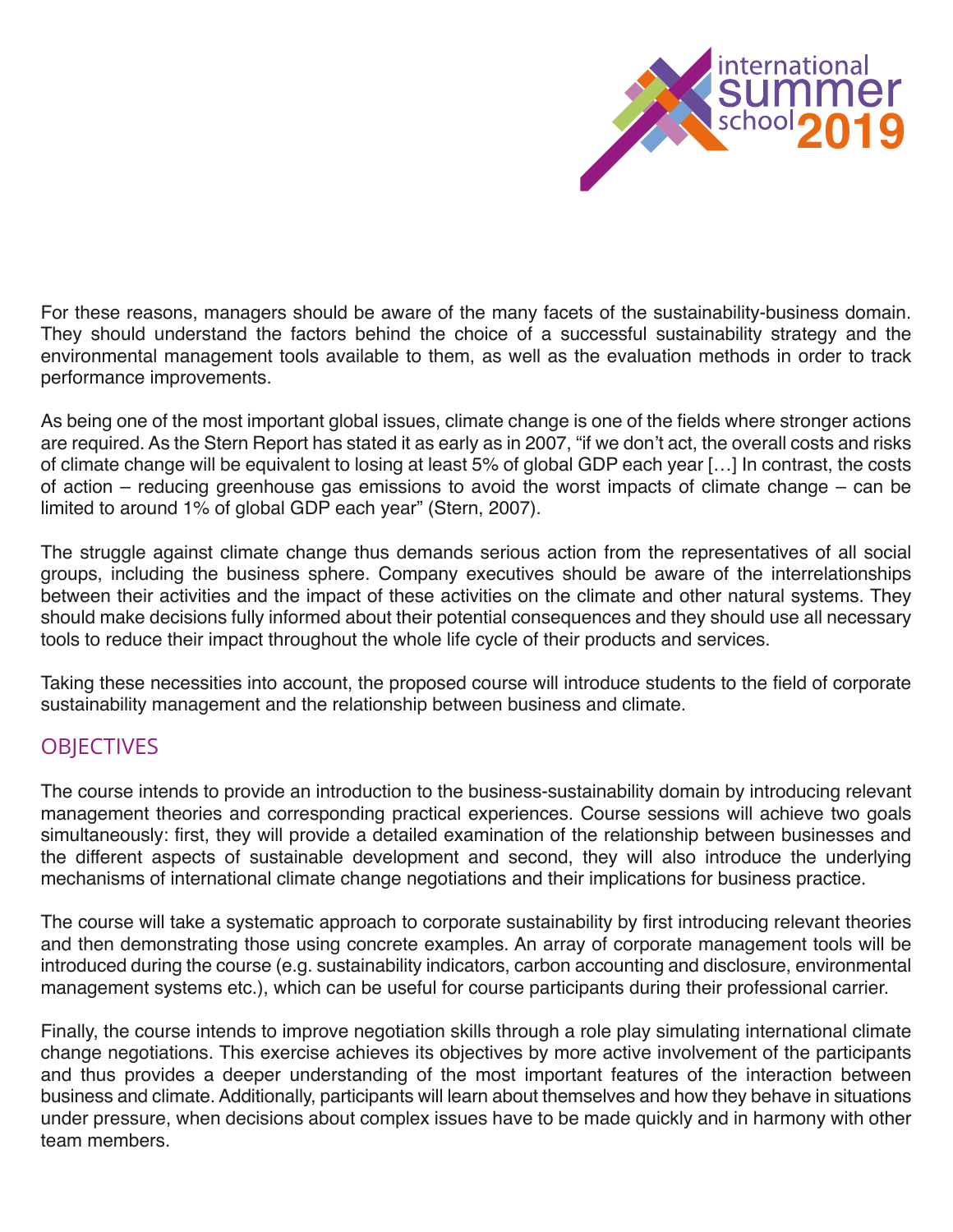

Since many issues related to sustainable development and climate change (e.g. poverty alleviation, migration and other global problems) can only be addressed in an international context, the course will have a very strong international perspective. Examples from all around the world will be introduced and the roles of businesses in developed and developing countries will be highlighted.

*With the successful completion of the summer course, participants will be able:*

- to identify the most important sustainability challenges (both environmental and social in nature) faced by society and to understand the role business has to play in their solution through fostering incremental and radical change
- to critically assess the sustainability strategy of business organizations
- to work with various tools of corporate environmental management, such as environmental indicators, environmental management systems and environmental communication
- to understand the complex mechanisms behind international climate change efforts and the role of the business sector within.

### **METHODOLOGY**

Classes will be organized as a combination of lectures and discussions of cases and other types of practical exercises. The major concepts of business sustainability and climate change will be introduced using relevant theories and related real life examples.

The last sessions of the course will engage students in a role play simulating international climate negotiations. After learning about the major issues, participants and their stakes, student teams representing countries and sectors (e.g. the business sphere) will try to reach an international climate agreement. Through this very intensive learning process participants will be able to understand the complex mechanisms behind international climate policy and its implications for businesses.

During the preparation phase for the role play, students will receive tasks individually and in teams to foster understanding. All students will be expected to read the assigned readings prior to each class and to participate in the discussions.